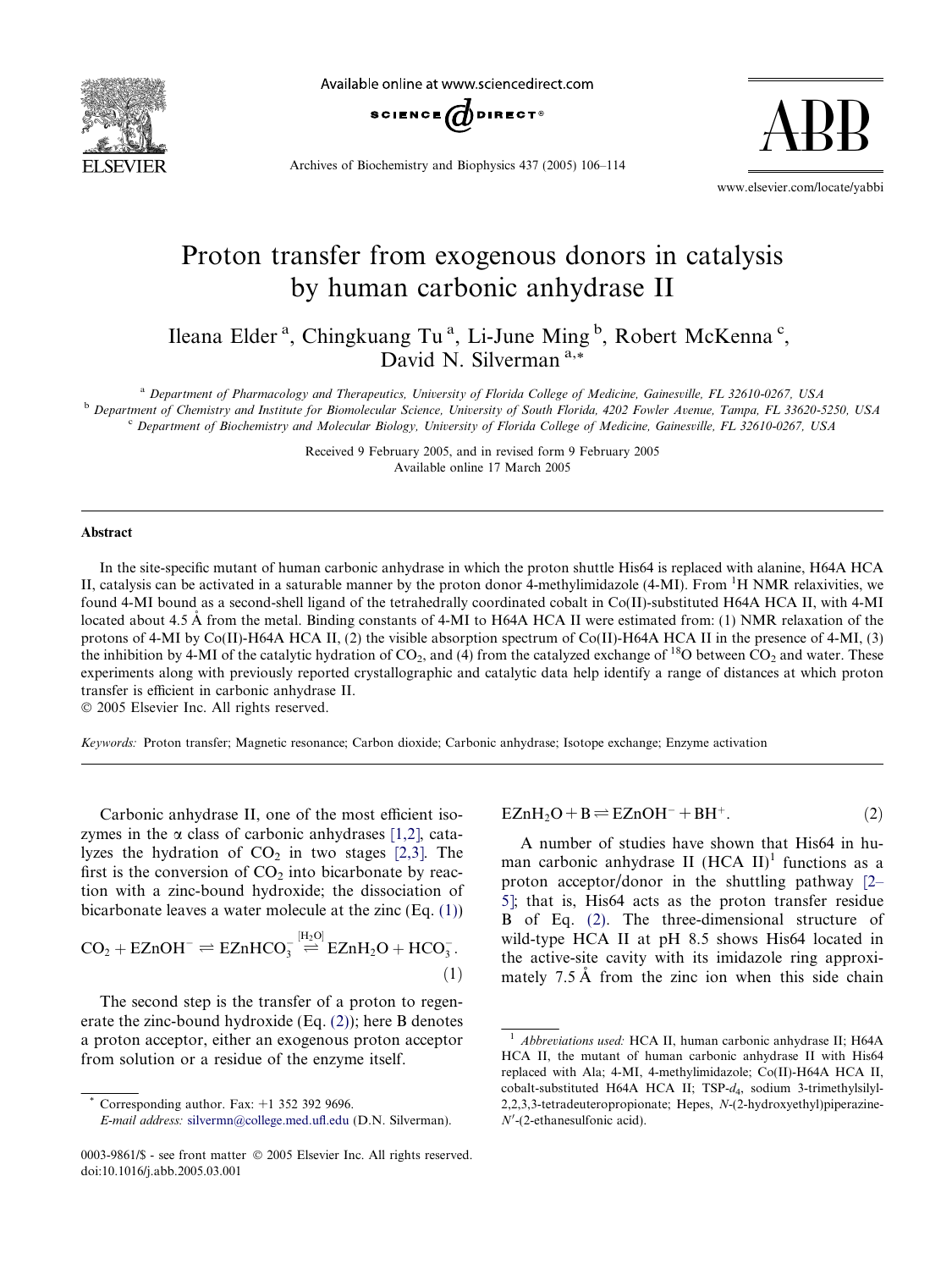is the "in" conformation oriented roughly in the direction of the zinc [\[6–8\].](#page-8-0) The position of His64 and its distance from the zinc ion suggest that proton transfer proceeds through intervening hydrogen-bonded water bridges.

A decrease in catalysis by a site-specific mutant of HCA II in which His64 is replaced by Ala (H64A HCA II) supports the hypothesis that His64 participates in the proton transport pathway [\[5\]](#page-8-0). The turnover number for catalysis,  $k_{cat}$ , of CO<sub>2</sub> hydration by H64A HCA II was decreased approximately 10- to 100-fold compared to the wild-type enzyme. The decrease in catalysis could be rescued in a saturable manner by the addition of exogenous proton acceptors in solution, such as imidazole, pyridine, and derivatives [\[5,9\].](#page-8-0) It has been an intriguing observation that the chemical rescue of H64A HCA II by small exogenous proton donors and acceptors is substantial, with catalysis at saturation levels of certain imidazole and pyridine derivatives approaching that of wild-type HCA II [\[10\].](#page-8-0) This suggests that useful information about proton translocation in carbonic anhydrase could be obtained by kinetic analysis of the extent of activation of H64A HCA II by exogenous proton acceptors and donors, and by structural localization of the binding sites of these exogenous agents.

Although binding sites within the active-site cavity have been estimated by X-ray crystallography for activators and small molecules [\[9–11\]](#page-8-0), it is not clear that these represent sites from which proton transfer occurs. For example, X-ray diffraction of H64A HCA II crystals soaked in 4-methylimidazole (4-MI) showed a binding site  $12 \text{ Å}$  from the zinc ion associated with Trp5 in the active-site cavity [\[10\]](#page-8-0); however, this binding site was not productive in proton transfer in catalysis as demonstrated with subsequent kinetic analysis [\[9\].](#page-8-0) Moreover, imidazole and other heterocyclic aromatic compounds can be inhibitors of carbonic anhydrase by binding at or near the metal [\[2\]](#page-8-0).

To observe the effect of these exogenous proton donors on catalysis by H64A HCA II, we have made kinetic and structural measurements to establish the range of distances for efficient proton transfer. 4-MI binds in the active-site cavity of H64A HCA II at three known locations with distances from 4.5 to 13 A from the metal. Although 4-MI is an activator of carbonic anhydrase through a proton transfer mechanism, data show that none of these sites are productive in proton transfer. Comparison of catalytic and structural data on other known proton donors in this catalysis shows that the binding sites of 4-MI that we have located help establish distances that are upper and lower limits for proton transfer in the active site of HCA II. These features are discussed in terms of the requirements for proton transfer in an active-site environment.

#### Materials and methods

#### Enzymes

Site-specific mutants of HCA II (H64A; H64A-E69A-D72A) were prepared and expressed by transforming into Escherichia coli BL21(DE3)pLysS [\[12\]](#page-8-0) as previously described [\[5,9\].](#page-8-0) The sequences were confirmed from the DNA of the entire coding region for carbonic anhydrase in the expression vector. Carbonic anhydrases were purified using affinity chromatography with p-(aminomethyl)-benzenesulfonamide coupled to agarose beads [\[13\],](#page-8-0) followed by extensive dialysis. Matrix assisted laser desorption ionization–time-of-flight mass spectrometry gave results consistent with the protein sequences. Purity of enzyme samples was verified by electrophoresis on a 10% polyacrylamide gel stained with Coomassie. Concentrations of HCA II and mutants were determined from the molar absorptivity at 280 nm  $(5.5 \times 10^4 \text{ M}^{-1} \text{ cm}^{-1})$  and by titration with the tight binding inhibitor ethoxzolamide while observing enzyme catalyzed  $^{18}$ O exchange between CO<sub>2</sub> and water. These two methods gave excellent agreement.

# Metal substitution

Apo-H64A HCA II was made by addition of 0.5 M dipicolinic acid to enzyme in 0.25 M Hepes buffer at pH 7.3 and stirring for 4 h at  $4^{\circ}$ C. After extensive dialysis against 1 mM Tris at pH 8.0 under  $N_2$  to remove chelator from solution, CoSO<sub>4</sub> (final concentration 1 mM) was added. Excess cobalt was removed by dialysis against 1 mM Tris, pH 8.0. Metal substitution was verified from the visible absorption spectrum; Co(II) substituted HCA II has two distinctive maximal absorbances at 618 and 640 nm [\[14\].](#page-8-0) The concentration of Co(II)-H64A HCA II was determined by titration with ethoxzolamide while observing catalytic  $^{18}$ O exchange.

# ${}^{1}H$  NMR of the complex of 4-MI and H64A HCA II

Samples (0.6 ml) containing 0.5 mM Co(II)-H64A HCA II in 1 mM Tris and 8 mM of TSP- $d_4$  reference standard in  $60\%$  D<sub>2</sub>O were placed in 5 mm NMR tubes. <sup>1</sup>H NMR spectra were obtained at 25 °C on a Bruker Avance spectrometer at 500 MHz. Typical spectra consisted of 8–16 scans with 16 K data points over a spectral width of 12 kHz. An additional 5 Hz line broadening was introduced to all spectra to improve signal-to-noise ratio. Spectra for the diamagnetic sample Zn(II)-H64A HCA II were measured under the same conditions as for the Co(II)-substituted enzyme. Proton spin–lattice relaxation times,  $T_1$ , were measured by the inversion–recovery method  $(180^\circ-\tau-90^\circ)$  after estimation of the longest  $T_1$  for 4-MI protons. A total of 10 variable delay time values were used for each run.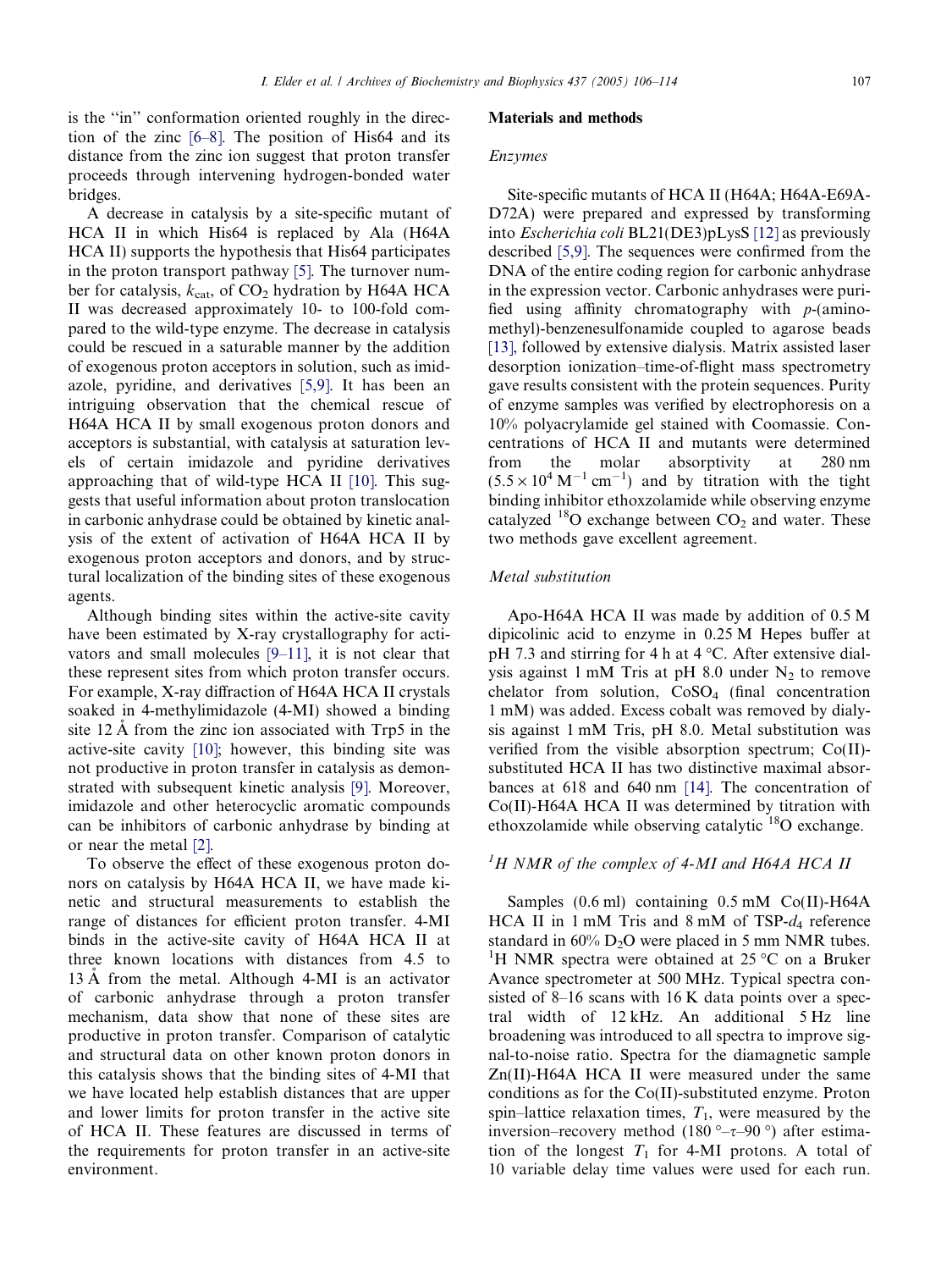<span id="page-2-0"></span>The inversion–recovery pulse sequence included a presaturation of 54 dB for suppression of the water signal.

The paramagnetic contribution to the proton relaxation rate of 4-MI,  $T_{1P}^{-1}$ , was obtained by subtracting the relaxation rate of 4-MI in the presence of Zn(II)-H64A HCA II from the relaxation rate in the presence of Co(II)-H64A HCA II. The normalized relaxation rate,  $T_{1P}^{-1}/[E]$ , as a function of 4-MI concentration was fitted with Eq. (3) [\[15–17\]](#page-8-0) for a single 4-MI binding site on Co(II)-H64A HCA II to obtain  $T_{1M}^{-1}$ , the relaxation rate of bound 4-MI. In Eq. (3),  $K<sub>D</sub>$  is the equilibrium dissociation constant for 4-MI binding,  $T_{1P}^{-1}/[E]$  is the relaxivity, and [E] is the total concentration of Co(II)-H64A  $HCA$  II  $(0.5$  mM $)$ 

$$
T_{1P}^{-1}/[E] = T_{1M}^{-1}/(K_{D} + [4-MI]).
$$
\n(3)

The Solomon equation  $(Eq. (4))$  was used to analyze  $T_{1M}^{-1}$  for proton resonances of the 4-MI bound to the paramagnetic enzyme and to calculate averaged distances between 4-MI binding sites and the paramagnetic cobalt, assuming a predominant dipolar contribution to the relaxation [\[18,19\]](#page-8-0). In this equation,  $\mu_0$  is the permeability of vacuum,  $\gamma_N$  is the magnetogyric ratio,  $g_e$  is the electron g factor,  $\mu_B$  is the electron Bohr magneton, S is the total electron spin,  $\tau_c$  is a correlation time,  $\omega_I$  and  $\omega_S$  are the nuclear and electron Larmor precession frequencies, and  $r$  is the distance between the monitored <sup>1</sup>H nuclei and the paramagnetic cobalt

$$
T_{1M}^{-1} = \frac{2}{15} \left(\frac{\mu_o}{4\pi}\right)^2
$$
  
 
$$
\times \frac{\gamma_{\rm N}^2 g_{\rm e}^2 \mu_{\rm B}^2 S(S+1)}{r^6} \left[ \frac{7\tau_{\rm c}}{1 + \omega_{\rm s}^2 \tau_{\rm c}^2} + \frac{3\tau_{\rm c}}{1 + \omega_{\rm I}^2 \tau_{\rm c}^2} \right].
$$
 (4)

The correlation time  $\tau_c$  used for our calculations is dominated by the electronic relaxation time  $(10^{-11} 5 \times 10^{-13}$  s) characteristic of four- and five-coordinated Co(II)-substituted CA [\[15,20–22\]](#page-8-0).

### Oxygen-18 exchange

The exchange of  $^{18}O$  between  $CO<sub>2</sub>$  and water catalyzed by carbonic anhydrase in the presence of 4-MI was measured using membrane-inlet mass spectrometry [\[23\]](#page-8-0). The reaction solution was in contact with a membrane permeable to gases.  $CO<sub>2</sub>$  passing across the membrane entered a mass spectrometer (Extrel EXM-200) providing a continuous measure of isotopic content of  $CO<sub>2</sub>$ . The uncatalyzed and enzyme catalyzed exchange of  $18$ O between CO<sub>2</sub> and water at chemical equilibrium was measured at  $25 \degree C$ . The total ionic strength of solution was kept at a minimum of 0.2 M by the addition of  $Na<sub>2</sub>SO<sub>4</sub>$ .

The rates of two processes can be determined from this exchange [\[23\]](#page-8-0).  $R_1$  is the rate of interconversion of  $CO<sub>2</sub>$  and  $HCO<sub>3</sub><sup>-</sup>$ , steps that are not dependent on proton

transfer. However, we have observed a decrease in  $R_1$ upon increasing concentration of 4-MI, an inhibition of catalysis. These data for  $R_1$  were fitted to Eq. (5). Here,  $K_I$  is the equilibrium dissociation constant for 4-MI at a site that is an inhibitor of the binding of substrate.  $R'_1$  is the value of  $R_1$  in the absence of 4-MI. The substrate concentration in these experiments is much lower than that of the apparent binding constant of substrate to enzyme; consequently Eq. (5) is consistent with competitive or noncompetitive inhibition

$$
R_1 = R_1' K_1 / (K_1 + [4-MI]). \tag{5}
$$

The second rate,  $R_{\text{H}_2O}$ , is the proton transfer dependent rate of release from enzyme of  $H_2^{18}O$  [\[23\]](#page-8-0). As demonstrated for catalysis by Zn(II)-H64A HCA II [\[9,24\],](#page-8-0) imidazole and pyridine derivatives can act as a proton donor to activate catalysis (dehydration direction); the resulting effect on  $R_{\text{H}_2\text{O}}$  is described by Eq. (6). In this equation,  $R'_{\text{H}_2O}$  is the observed maximal value of  $R_{\text{H}_2O}$ , and  $K^{4-MI}_{\text{app}}$  is an apparent equilibrium dissociation constant of the exogenous activator 4-MI to the enzyme. These data typically showed a very slight inhibition at higher concentrations of 4-MI with inhibition constant  $K_I$ .  $R_{\text{H}_2\text{O}}^0$  is the value of  $R_{\text{H}_2\text{O}}$  in the absence of 4-MI

$$
R_{\text{H}_2\text{O}} = R'_{\text{H}_2\text{O}}\{[4\text{-MI}]/(K_{\text{app}}^{4\text{-MI}} + [4\text{-MI}])\}
$$
  
 
$$
\times \{K_1/([4\text{-MI}] + K_1)\} + R_{\text{H}_2\text{O}}^0.
$$
 (6)

The constants in Eqs. (5) and (6) were determined by fitting to experimental data using a nonlinear leastsquares method (Enzfitter, Elsevier-Biosoft).

#### Stopped-flow kinetics

Initial rates of  $CO<sub>2</sub>$  hydration catalyzed by Co(II)-H64A HCA II were measured at pH 7.8 by following the change in absorbance of a pH indicator, phenol red at 558 nm. Data were taken on an Applied Photophysics (SX.18MV) stopped-flow spectrophotometer. Rates were measured at concentrations of 4-MI ranging from 2 to 100 mM. Total ionic strength was kept at a minimum 0.2 M by addition of  $Na<sub>2</sub>SO<sub>4</sub>$ .  $CO<sub>2</sub>$  solutions were prepared by bubbling  $CO_2$  into water at 25 °C with final concentrations after mixing ranging from 0.7 to 17 mM. The initial rates at each concentration of 4-MI were determined from five reaction traces comprising the initial 10% of the reaction. The uncatalyzed rates were determined in a similar manner and subtracted from the total observed rates. Enhancement by the exogenous proton acceptor 4-MI in  $CO<sub>2</sub>$  hydration can be described by ping-pong kinetics [\[2\],](#page-8-0) from which at saturating  $CO<sub>2</sub>$  concentrations,

$$
k_{\rm cat} = k'_{\rm cat}[4\text{-} \text{MI}]/(K_{\rm M}^{4\text{-} \text{MI}} + [4\text{-} \text{MI}]). \tag{7}
$$

Determination of  $k_{\text{cat}}$ ,  $k'_{\text{cat}}$ , and  $K_{\text{M}}^{4-\text{MI}}$  was carried out by a nonlinear least-squares method.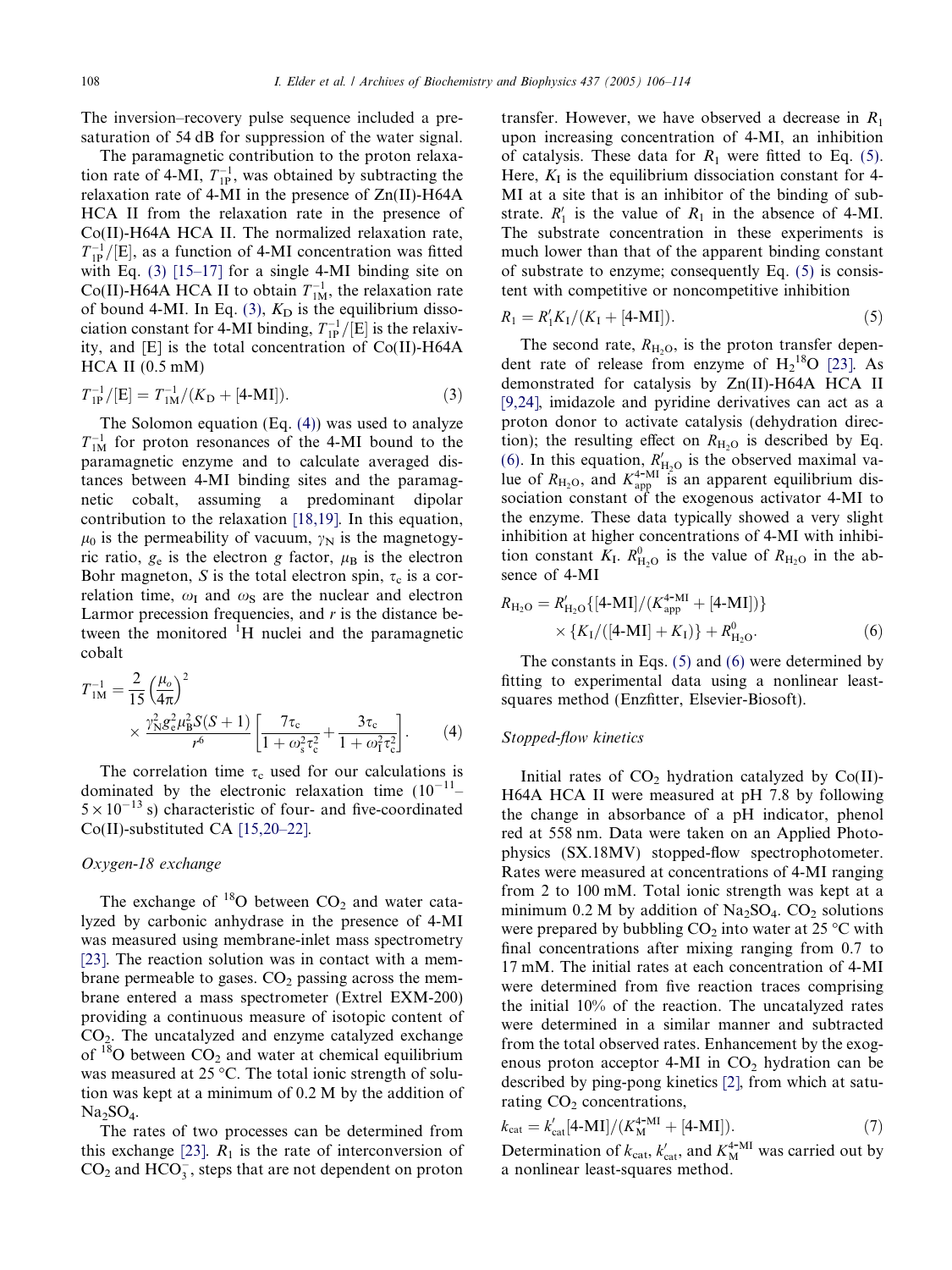#### <span id="page-3-0"></span>Visible absorption spectroscopy

The visible absorption spectrum of Co(II)-H64A HCA II, taken on a Hewlett Packard 8453 spectrophotometer, was used to measure the binding of 4-MI to the enzyme. The spectra were measured at  $25^{\circ}$ C after addition of increasing amounts of a stock solution of 4-MI (pH 7.9) to a cuvette containing 1 ml of 0.2 mM of Co(II)-H64A HCA II and  $0.2$  M Na<sub>2</sub>SO<sub>4</sub> to control ionic strength. The equilibrium dissociation constant,  $K<sub>D</sub>$ , of 4-MI was determined by fitting Eq. (8) to the molar absorptivity

$$
\varepsilon = (\varepsilon_{\text{max}})K_{\text{D}}/(K_{\text{D}} + [4 - \text{MI}]). \tag{8}
$$

#### Molecular modeling

The binding of 4-MI to H64A HCA II was simulated on a Silicon Graphics workstation using Sybyl 6.9 (Tripos, Inc.). The initial coordinates for H64A HCA II were taken from a crystal structure which shows two molecules of 4-MI bound in the active-site cavity (Protein Data Bank Accession No. 1MOO [\[25\]\)](#page-8-0). This model was modified to contain one 4-MI molecule (not protonated) with distances between the cobalt and  $C^2-H$ ,  $C^5$ H, and CH<sub>3</sub> constrained to the values determined from NMR data (Table 1). Charges were estimated using the Gasteiger–Huckel method [\[26\]](#page-8-0). A subset minimization process was carried out using the Powell method [\[27\]](#page-8-0) and a gradient termination,  $0.1 \text{ kcal/(mol A)}$ .

#### Results

# ${}^{1}H$  NMR paramagnetic relaxation

The binding of 4-MI to Co(II)-H64A HCA II was analyzed by measuring the paramagnetic relaxation enhancement,  $T_{1P}^{-1}$ , of the proton resonances of 4-MI at  $25^{\circ}$ C and pH 7.9. The absence of extensive line broadening for the proton signals of 4-MI and the high

Table 1

Proton relaxivity  $T_{1M}^{-1}$ , equilibrium dissociation constant  $K_{D}$ , and distance of protons in 4-MI from the cobalt in the interaction of 4-MI with human Co(II)-H64A HCA II<sup>a</sup>

| Proton signal   | $T_{1M}^{-1}$ $(s^{-1})^b$ | $K_{\text{D}}$ (mM) <sup>b</sup> | Distance $(\AA)^c$ |
|-----------------|----------------------------|----------------------------------|--------------------|
| $C^2-H$         | $360 + 24$                 | $230 + 50$                       | $4.86 + 0.05$      |
| $C^5-H$         | $330 + 70$                 | $370 + 96$                       | $4.93 + 0.18$      |
| CH <sub>3</sub> | $130 + 23$                 | $200 + 16$                       | $5.75 + 0.17$      |

<sup>a</sup> NMR spectra were taken at 25 °C in solutions at pH 7.9 containing 0.5 mM of Co(II)-H64A HCA II and 8 mM of the reference TSP-d4.  $T_{\rm M}^{-1}$  and  $K_{\rm D}$  values were obtained by fitting of data to Eq. (3).

 $\degree$  Estimated values for the distance between 4-MI and paramagnetic cobalt were calculated using  $\tau_c = 10^{-11}$  s in Eq. [\(4\)](#page-2-0). The distances obtained using  $\tau_c = 5 \times 10^{-13} \text{ s}$  are  $3.49 \pm 0.04 \text{ Å}$  (C<sup>2</sup>-H), 3.54  $\pm$  0.13 Å (C<sup>5</sup>–H), and 4.13  $\pm$  0.12 Å (CH<sub>3</sub>).

values of  $K<sub>D</sub>$  estimated to be near 200 M (Table 1) suggest that 4-MI is in fast-exchange between the bound and free forms. In fast-exchange, the relaxation rate enhancement can be described by  $T_{1P}^{-1} = f_m T_{1M}^{-1}$ , where  $f<sub>m</sub>$  is the mole fraction of bound 4-MI, and the measured relaxation gives averaged distances between bound 4-MI and Co(II) [\[15\].](#page-8-0) The relaxation times  $T_1$  for C<sup>2</sup>–H, C<sup>5</sup>– H, and  $CH_3$  of 4-MI varied from 1.0 to 2.5 s as the concentration of 4-MI was increased; the relaxivities  $T_1^{-1}/[E]$  were plotted against 4-MI concentration (Fig. 1). These relaxivities were adequately fit by Eq. [\(3\)](#page-2-0), consistent with a single binding site for 4-MI within the sphere of influence of the paramagnetic cobalt. Binding constants were in the range of 200–370 mM (Table 1).

A value for the relaxation rate of bound 4-MI,  $T_{1M}^{-1}$ , was obtained from Eq. [\(3\)](#page-2-0) and substituted in the Solomon equation (Eq. [4\)](#page-2-0) to estimate the distance of 4-MI to the cobalt. Since the electronic relaxation time of cobalt in the Co(II)-H64A HCA II system was not measured, a range of electron correlation times  $\tau_c$  from  $5 \times 10^{-13}$  to  $10^{-11}$  s was studied to obtain distances, assuming that the electron correlation time is predominant in our system. These correlation times depend on the coordination geometry of the metal [\[21,22\].](#page-8-0) Substitution into Eq. [\(4\)](#page-2-0) of the relaxation rate of bound 4-  $MI_{1}T_{1M}^{-1}$ , and a long electron correlation time of  $10^{-11}$  s consistent with tetrahedral coordination about the cobalt  $[21,22]$  gave distances from 4.9 to 5.8 Å between the protons of 4-MI and the cobalt (Table 1). The distances resulting from substitution into Eq. [\(4\)](#page-2-0) of a shorter electron correlation time of  $5 \times 10^{-13}$  s consistent with penta-coordination gave distances from 3.5 to 4.1 Å between the protons of 4-MI and the cobalt



Fig. 1. The dependence on the logarithm of concentration of 4-MI (M) of the proton relaxivities of the C<sup>2</sup>-H ( $\bullet$ ), C<sup>5</sup>-H ( $\circ$ ), and CH<sub>3</sub> ( $\blacksquare$ ) resonances of 4-MI in the presence of 0.5 mM Co(II)-H64A HCA II. The relaxivity is  $T_1^{-1}/[E]$  where [E] is total concentration of Co(II)-H64A HCA II. Solutions at pH 7.9 contained no additional buffer. The solid lines are nonlinear least-squares fits of Eq. [\(3\)](#page-2-0) to the data.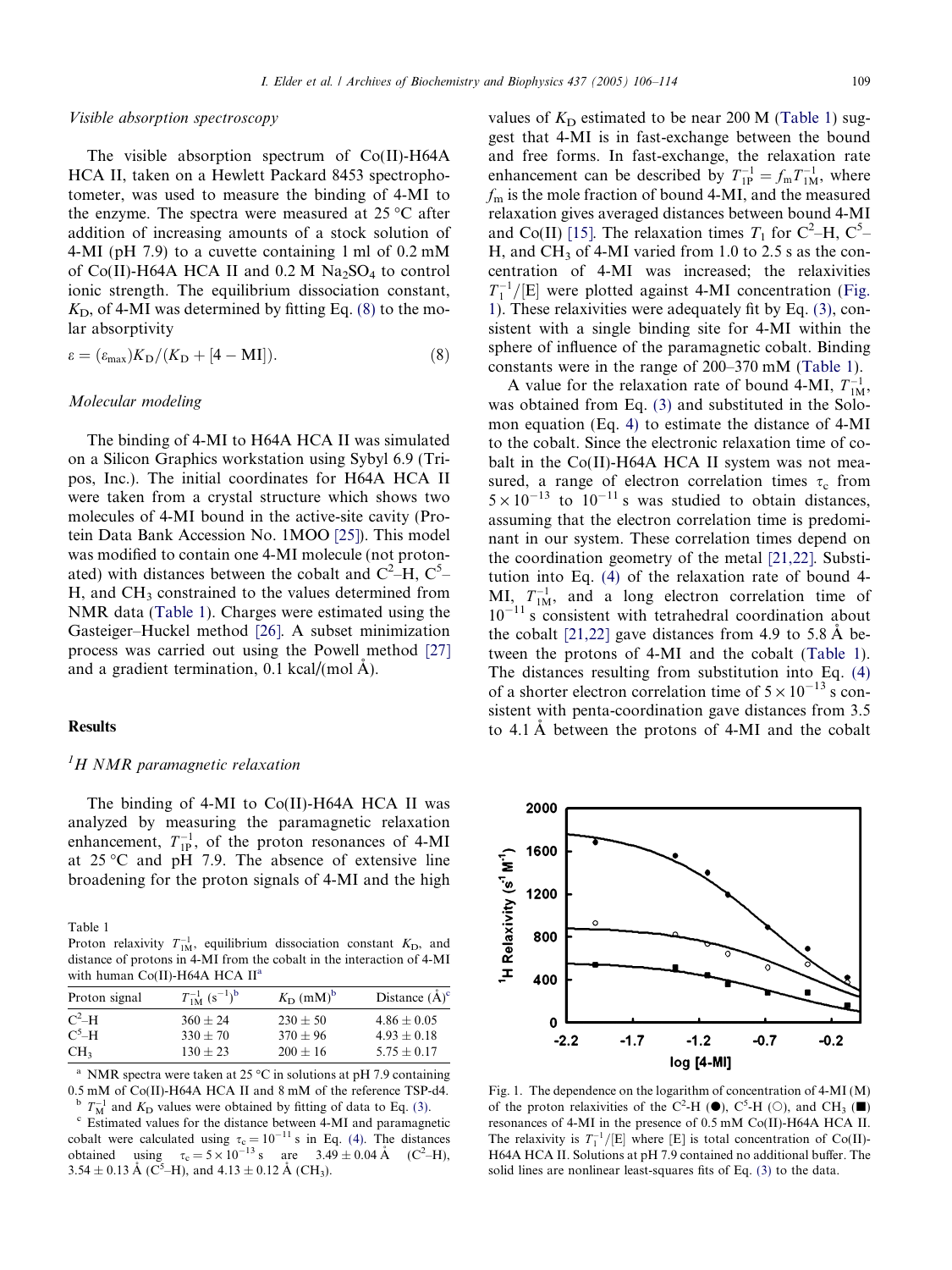<span id="page-4-0"></span>(footnote in [Table 1](#page-3-0)). The electronic absorption spectra discussed below indicate a tetrahedral geometry about the metal in the complex with 4-MI. It is important to emphasize that the distances obtained from these NMR data may represent a weighted average among different binding modes heavily influenced by the  $1/r^6$ factor of Eq. [\(4\)](#page-2-0).

#### **Catalysis**

We determined the rate constants in catalysis  $R_1/[E]$ and  $R_{\text{H}_2\text{O}}/[E]$  from mass spectrometric measurement of the catalyzed exchange of  $^{18}$ O between CO<sub>2</sub> and water.  $R_{\text{H}_2\text{Q}}/[{\text{E}}]$  describes the proton transfer dependent release of  $18$ O-labeled water from the active site (Eq. [\(6\)](#page-2-0)) and  $R_1$ /[E] describes the catalyzed rate of  $CO_2/HCO_3^-$  interconversion (Eq. [\(5\)](#page-2-0)) [\[23\].](#page-8-0) Addition of 4-MI caused a weak inhibition of  $R_1/[\text{E}]$  in catalysis by Co(II)-H64A HCA II (Fig. 2). From these data, an equilibrium dissociation constant  $K_I$  of 260  $\pm$  30 mM was estimated using Eq. [\(5\).](#page-2-0) This value is roughly consistent with the equilibrium dissociation constant from the NMR experiments (200–370 mM).

The values of  $R_{\text{H}_2\text{O}}/[E]$  for Co(II)-H64A HCA II are not significantly enhanced upon addition of 4-MI because bicarbonate itself is a significant proton donor in the exchange of  $^{18}O$  catalyzed by Co(II)-H64A HCA II [\[28\]](#page-8-0). However, we show in Fig. 2 the enhancement in  $R_{\text{H}_2\text{O}}/[E]$  for Zn(II)-H64A HCA II upon addition of 4-MI measured by the  $^{18}$ O exchange method (data from Tu et al. [\[28\]](#page-8-0)). The activation of  $R_{\text{H}_2\text{O}}/[E]$  shown in Fig. 2 can be fit by Eq. [\(6\)](#page-2-0) with  $K_{app}^{4-MI} = 25 \pm 4$  mM. This binding constant determined by equilibrium  $^{18}$ O exchange represents a tighter binding at a proton transfer



Fig. 2. The dependence on the concentration of 4-MI of  $(\blacksquare)$   $R_1/[\blacksquare]$ catalyzed by Co(II)-H64A HCA II, and  $(\Box)$   $R_{\text{H}_2\text{O}}/[E]$  catalyzed by Zn(II)-H64A HCA II. The solid line for  $R_1/[\text{E}]$  is a least-squares fit of Eq. [\(5\)](#page-2-0) to the data resulting in  $K_I = 260 \pm 30$  mM. The data for  $R_{\text{H}_2\text{O}}/[E]$  are fit by Eq. [\(6\)](#page-2-0) with  $K_{\text{app}}^{4-\text{MI}} = 25 \pm 4 \text{ mM}$ . Data were obtained at pH 7.8 and 25  $\degree$ C with solutions containing 25 mM of all species of  $CO<sub>2</sub>$ ; total ionic strength of solution was maintained at a minimum of  $0.2$  M by addition of Na<sub>2</sub>SO<sub>4</sub>.

site or sites than the binding of 4-MI at the site that causes inhibition of the  $CO<sub>2</sub>$  and  $HCO<sub>3</sub><sup>-</sup>$  interconversion measured by  $R_1$  (Table 2).

We also measured the activation by 4-MI of the  $CO<sub>2</sub>$ hydration activity of Co(II)-H64A HCA II under steady-state conditions using stopped-flow spectrophotometry (Fig. 3). Under these initial velocity conditions, the very low concentrations of bicarbonate prevent it from significantly influencing catalysis. We measured the dependence of  $k_{\text{cat}}$  for CO<sub>2</sub> hydration on concentration of the proton acceptor 4-MI (Eq. [\(7\)\)](#page-2-0) and determined  $K_{\text{M}}^{4-\text{MI}}$  to be 17  $\pm$  2 mM (Fig. 3). These data confirm that 4-MI is an activator of catalysis by Co(II)-H64A HCA II. The steady-state constant  $K_{\text{M}}^{4-\text{MI}}$  is not a binding constant; however, we note that this value is in the same range as the value  $K_{app}^{4-MI}$  of 25 mM determined for Zn(II)-H64A HCA II by the  $^{18}$ O exchange method. Table 2 compares constants determined by the methods we have used.

The presence of a binding site for 4-MI associated with the side chains of Glu69 and Asp72 detected in a

Table 2

Comparison of constants for the interaction of 4-MI with H64A HCA II

| Method                                    | (mM)         |
|-------------------------------------------|--------------|
| Electronic spectra (525 nm)               | $170 \pm 30$ |
| $K_D$ of Eq. (8)                          |              |
| NMR relaxation $(C^2-H)$                  | $230 + 50$   |
| $K_D$ of Eq. (3)                          |              |
| Inhibition of <sup>18</sup> O exchange    | $260 + 30$   |
| $K_I$ of Eq. (5)                          |              |
| Activation of ${}^{18}O$ exchange         | $25 + 4$     |
| $K_{\rm app}^{4-MI}$ of Eq. (6)           |              |
| Steady-state hydration of CO <sub>2</sub> | $17 + 2$     |
| $K_{\rm M}^{4-{\rm MI}}$ of Eq. (7)       |              |



Fig. 3. The dependence on the concentration of 4-MI of  $k_{cat}$  for hydration of  $CO<sub>2</sub>$  catalyzed by  $Co(II)$ -H64A HCA II determined by stopped-flow spectrophotometry. The solid line is a least-squares fit of Eq. [\(7\)](#page-2-0) to the data resulting in  $K_{\text{M}}^{4-\text{MI}} = 17 \pm 2 \text{ mM}$ . Data were obtained at pH 7.8 and 25 °C. Total ionic strength of solution was maintained at a minimum of  $0.2$  M by addition of Na<sub>2</sub>SO<sub>4</sub>.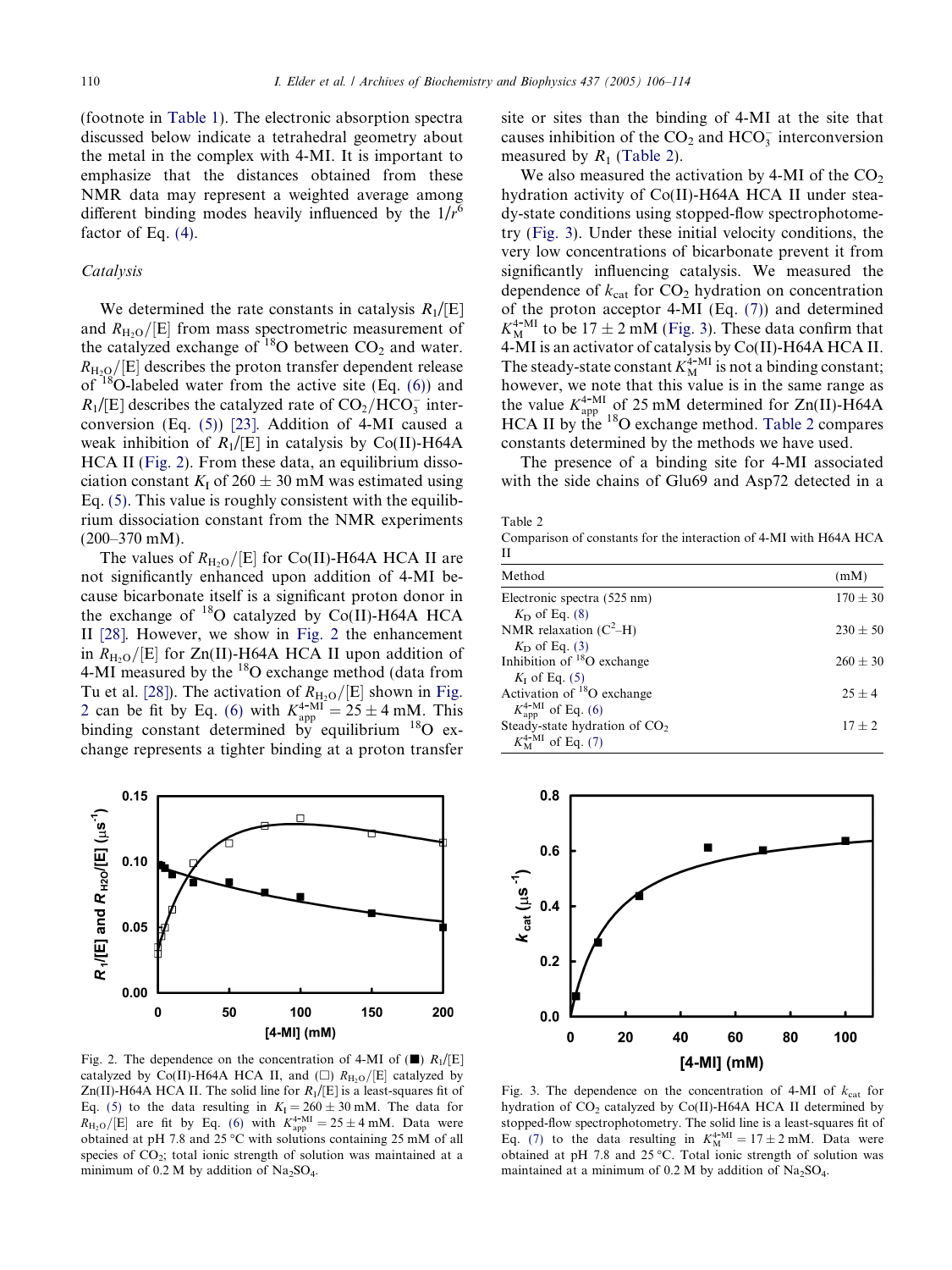<span id="page-5-0"></span>crystal structure of H64A HCA II [\[25\]](#page-8-0) prompted studies to evaluate whether this binding site was effective in proton transfer. For this purpose, we purified the triple mutant H64A-E69A-D72A HCA II. The addition of 4-methylimidazole at pH 7.8 to this mutant activated  $R_{\rm H_2O}/[{\rm E}]$ , the proton transfer dependent release of  $H_2^{18}O$  (Eq. [\(6\)](#page-2-0)) from the enzyme (Fig. 4A). This activation appeared to fit a hyperbolic curve; at 200 mM 4-MI there was nearly a fourfold activation of  $R_{\text{H}_2O}$ . Based on these data, a rough estimate of the binding constant of 4-MI at the proton transfer site or sites on the triple mutant was  $K_{app}^{4-MI}$  of 45  $\pm$  12 mM determined by a fit of Eq. [\(6\)](#page-2-0) to the data of Fig. 4. This value is compared with that for H64A HCA II of  $25 \pm 4$  mM [\(Table 2\)](#page-4-0). It was evident from the data on  $R_1/[\text{E}]$ , the rate of interconversion of  $CO<sub>2</sub>$  and bicarbonate, that 4-MI caused inhibition of catalysis by both H64A and H64A-E69A-D72A HCA II (Fig. 4B). This presumably is caused by the very weak binding of 4-MI to the zinc. It is interesting that the extent of inhibition appears greater for H64A HCA II than for the triple mutant in Fig. 4. This very weak inhibition was neglected in our estimates of  $K_{\rm app}^{4-MI}$ .

## Visible absorption spectra

The electronic absorption spectrum of Co(II)-H64A HCA II in the visible region was similar to that of Co(II)-substituted wild-type CA II with peaks at 525, 560, 617, and 640 nm having maximal molar absorptivities of 250–350  $M^{-1}$  cm<sup>-1</sup> at pH near nine [\[14,29\].](#page-8-0) There was an increase in absorption as 4-MI was added, especially for the peaks at 525 and 560 nm (Fig. 5). The larger increases in molar absorptivity at 525 and 560 nm were fit with one binding site as described by Eq. [\(8\),](#page-3-0) both fit by an equilibrium dissociation constant  $K_D$  near  $170 \pm 30$  mM for the binding of 4-MI to Co(II)-H64A HCA II (see legend to Fig. 5). This value is consistent with the binding constants determined from the kinetics and NMR experiments (compared in [Table 2](#page-4-0)).

Fig. 5. The molar absorptivities at  $(\blacksquare)$  525 nm; ( $\bigcirc$ ) 560 nm;  $(\blacktriangle)$ 617 nm; and  $(①)$  640 nm as a function of 4-MI concentrations obtained from visible absorption spectra of Co(II)-H64A HCA II at pH 7.8 and 25 °C. Ionic strength was kept at a minimum of  $0.2 M$  by addition of  $Na<sub>2</sub>SO<sub>4</sub>$ . The solid lines are a fit of Eq. [\(8\)](#page-3-0) to the data resulting in  $K_{\text{D}} = 170 \pm 30 \text{ mM}$  from the data at 525 nm, and  $K_{\text{D}} = 130 \pm 30 \text{ mM}$ from the data at 560 nm.

# Discussion

The participation of exogenous proton donors and acceptors is necessary to achieve maximal velocity in catalysis by carbonic anhydrase of the hydration of  $CO<sub>2</sub>$  and dehydration of  $HCO<sub>3</sub><sup>-</sup>$  [\[2,3\]](#page-8-0). In this aspect, these exogenous proton donors and acceptors are second substrates for carbonic anhydrase. Proton transfer between the zinc-bound water and buffers in solution  $(Eq. (2))$  $(Eq. (2))$  occurs in steps separate and distinct from the interconversion of  $CO_2$  and  $HCO_3^-$  (Eq. [\(1\)\)](#page-0-0). This effect of exogenous proton donors is amplified in the mutant H64A HCA II lacking the internal proton shuttle His64. Proton transfer by 4-MI has been demonstrated by the saturable enhancement of  ${}^{18}$ O exchange between  $CO<sub>2</sub>$  and water catalyzed by H64A HCA II and by

Fig. 4. The effect of 4-MI on (A)  $R_{\text{H}_2\text{O}}/[E]$  and (B)  $R_1/[E]$  catalyzed by (O) H64A HCA II, and by ( $\bullet$ ) H64A-E69A-D72A HCA II. Experimental conditions were as described in [Fig. 2.](#page-4-0)



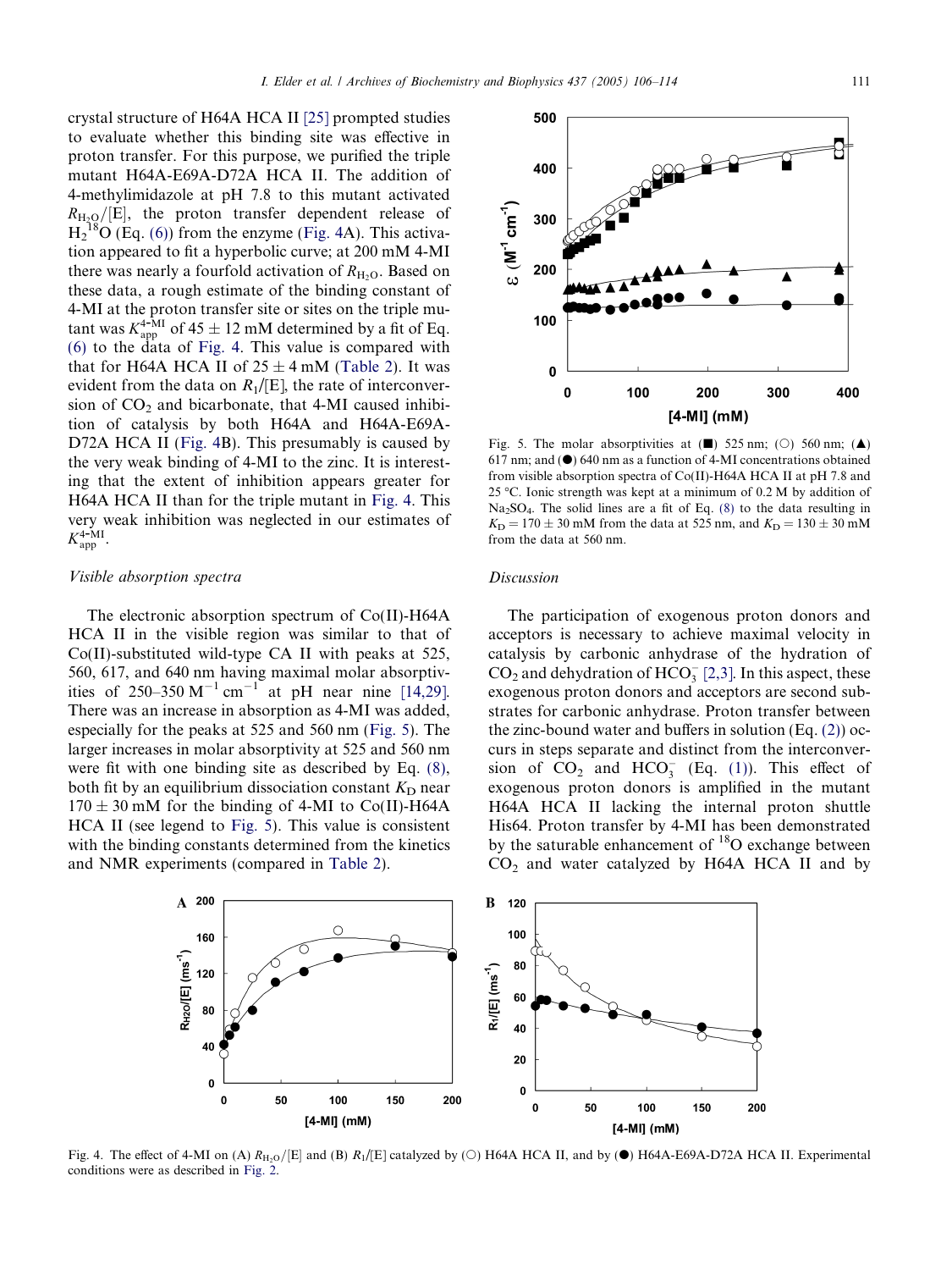stopped-flow spectrophotometry [\[9\]](#page-8-0). The maximal proton transfer activity of H64A in the presence of saturating levels of 4-MI closely approximates that of wild-type HCA II [\[10\].](#page-8-0) This gives significance to the binding sites of 4-MI within the active-site cavity, to learn the location of efficient proton donors and provides an opportunity to comment on the range of distances that are effective in proton transfer in the active site of carbonic anhydrase.

# 4-MI binding near the metal

We have used Co(II)-H64A HCA II to study the binding properties of 4-MI to the enzyme. The substitution of Zn(II) by Co(II) does not alter the crystal structure of HCA II; the conformation of the Co(II) substituted enzyme is nearly identical with zinc-containing HCA II, with a root-mean-square deviation for  $Ca$ atoms of 0.09 Å [\[30\].](#page-8-0) The  $pK_a$  near 7 of the catalytic metal-bound water is not altered significantly by this exchange of metals [\[31\].](#page-8-0) Moreover, the catalytic activity  $k_{\text{cat}}/K_{\text{m}}$  for the hydration of CO<sub>2</sub> by the Co(II)-substituted wild-type CA II is similar to the zinc-containing enzyme and represents the metal substitution that retains the highest catalytic activity when compared to nickel, manganese, and others [\[14,29\].](#page-8-0)

The  ${}^{1}H$  NMR relaxation of 4-MI caused by Co(II)-H64A HCA II allowed us to estimate the distances of a 4-MI binding site from the cobalt ([Table 1](#page-3-0)). These calculated distances are dependent on the electronic correlation time of the cobalt (Eq. [\(4\)\)](#page-2-0), which is itself dependent on the geometry of coordinating ligands, including 4-MI, to the metal. The equilibrium dissociation constant of 4-MI in complex with Co(II)-H64A HCA II near 200 mM ([Table 2](#page-4-0)) measured by NMR, visible absorption, and inhibition of catalytic activity indicates a binding site of very low affinity. Moreover, the increase in the molar absorbance at 525 and 560 nm to values above 300  $M^{-1}$  cm<sup>-1</sup> upon adding 4-MI ([Fig. 5](#page-5-0)) indicates 4-MI binds closely to the metal though not significantly changing the tetrahedral coordination with His94, 96, and 119, and a solvent molecule as ligands [\[29,32\].](#page-8-0) A tetrahedrally coordinated metal in Co(II) substituted CA is consistent with a long correlation time of  $\tau_c = 10^{-11}$  s [\[21,22\]](#page-8-0); substitution of this value into Eq. [\(4\)](#page-2-0) results in distances of 4.9–5.8 Å from  $C^2$ -H,  $C^5$ -H, and  $CH<sub>3</sub>$  of 4-MI to the metal ([Table 1](#page-3-0)). These distances appear similar to other inhibitors of carbonic anhydrase that do not coordinate directly with the metal such as cyanate and nitrate, a mode of binding often found for unprotonated inhibitors that do not donate a hydrogen bond to the  $Oy1$  of Thr 199 [\[33\]](#page-8-0). These inhibitors typically form hydrogen bonds with the backbone NH of Thr 199 and are located in a hydrophobic cavity 3 A from the metal at the closest. This is the proposed mode of binding of 4-MI to H64A Co(II)-HCA II as determined by NMR. In this binding mode with 4MI,the cobalt retains a solvent molecule as the fourth ligand in the bound complex, although the geometry about the metal may become distorted tetrahedral.

The distances obtained for a long correlation time  $\tau_c = 10^{-11}$  s [\(Table 1](#page-3-0)) were used to locate a binding site of 4-MI using a reported crystal structure of (zinc-containing) H64A HCA II (Protein Data Bank Accession No. 1MOO [\[25\]\)](#page-8-0) and assuming that the structure of the cobalt-substituted H64A HCA II is not significantly different. With molecular modeling (Sybyl version 6.9, Tripos, Inc.), we have simulated a binding location of 4-MI. [Fig. 6](#page-7-0) shows this model with an unprotonated 4-MI molecule positioned at distances constrained to be those given in [Table 1.](#page-3-0) This energy-minimized binding mode shows 4-MI to be oriented face-on to the metal as a second-shell inhibitor. This is in agreement with previous spectroscopic studies showing that 4-MI has no significant binding at the metal in Co(II)-substituted bovine carbonic anhydrase II [\[34\].](#page-8-0) The binding of 4-MI in [Fig. 6](#page-7-0) appears to be stabilized by interaction of the N1 of 4-MI with the NH of Thr 199 at  $3.3 \text{ Å}$ . This distance is too long for a significant hydrogen bond; however, the calculation is certainly affected by the uncertainties in the distances of [Table 1](#page-3-0), and these simulations suggest that such a hydrogen bond is formed in the inhibited complex. In addition, the methyl group of 4-MI forms hydrophobic interactions with the side chains of residues Val 121 and Val 143 on the hydrophobic side of the active-site cavity. In this configuration, 4- MI displaces the ''deep water'' in the hydrophobic cavity formed by residues 121 and 143 that have often been suggested as the catalytic binding site of  $CO<sub>2</sub>$  [\[3\]](#page-8-0).

The binding constant of 4-MI near 200 mM determined by spectroscopic methods and inhibition of catalysis ([Table 2\)](#page-4-0) can be contrasted with the value of the apparent equilibrium dissociation constant  $K_{\text{app}}^{4-\text{MI}}$  of  $25 \pm 4$  mM (Eq. [\(6\)\)](#page-2-0) for 4-MI in the activation of catalysis by H64A HCA II [\(Fig. 2](#page-4-0)). This value was determined by  $18$ O exchange at chemical equilibrium, and although not strictly an equilibrium binding constant it represents a value that we estimate is close to the true binding constant at the productive binding sites for 4- MI. Strictly,  $K_{app}^{4-MI}$  of Eq. [\(6\)](#page-2-0) includes the binding of substrate 4-MI in all enzyme species that contribute to the proton transfer steps of catalysis [\[35\]](#page-8-0). These data demonstrate that the binding site near the metal of 4-MI as estimated by NMR [\(Fig. 6](#page-7-0)) is inhibitory and is not a site from which there is significant contribution of proton transfer in catalysis.

#### Other 4-MI binding sites

Two other different binding sites for 4-MI in the active site of H64A HCA II were found by crystallography and reported previously; one forms a  $\pi$  stacking interaction with the indole side chain of Trp5 [\[9,10\].](#page-8-0) A second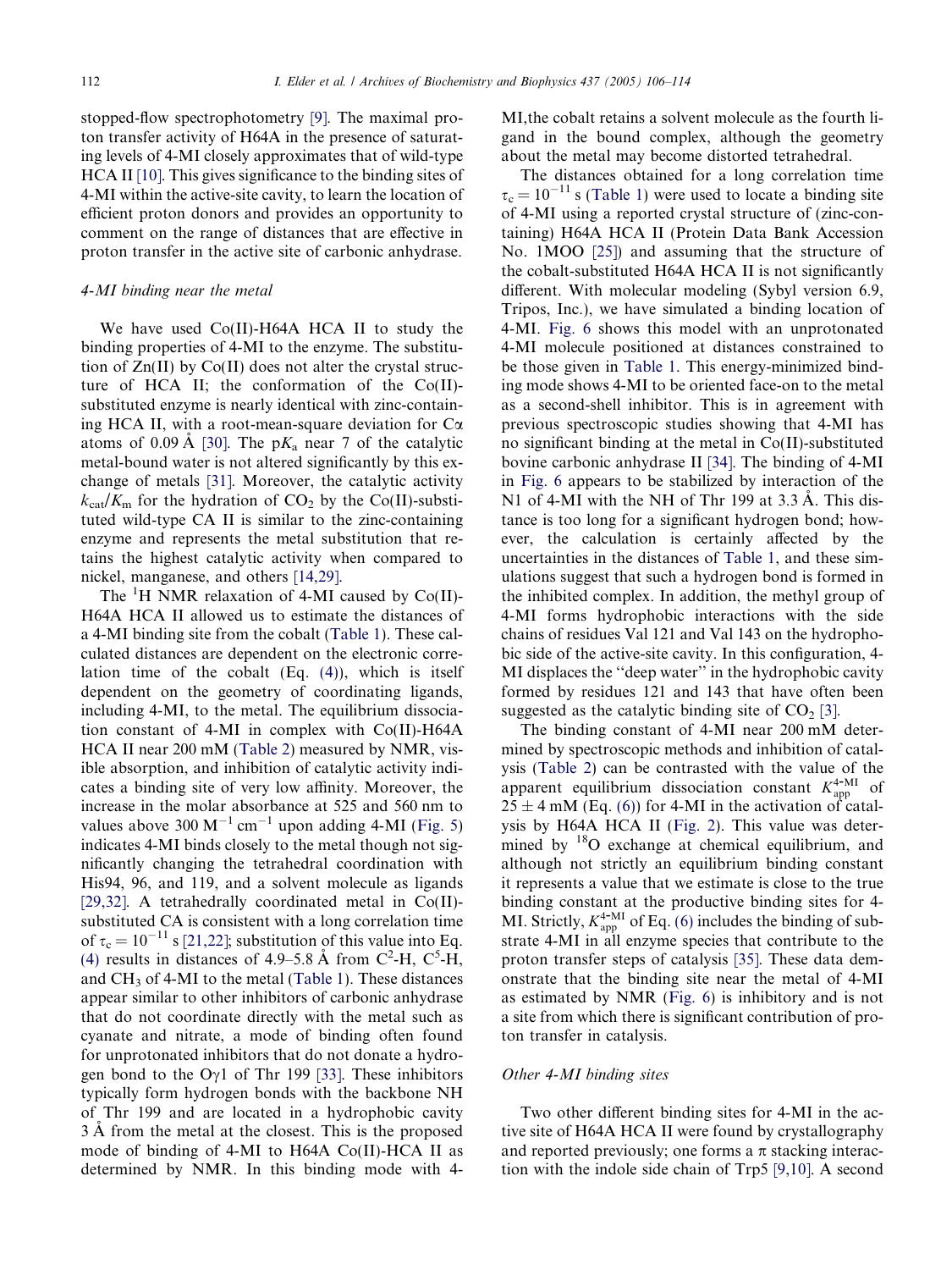<span id="page-7-0"></span>

Fig. 6. The active site of H64A HCA II showing a binding position of 4-MI consistent with the NMR data. The cobalt ion (purple sphere) is coordinated to His 94, 96, and 119, and to a cobalt-bound solvent molecule (orange sphere). 4-MI is shown in an energy minimized (Sybyl 6.9) location with distances constrained to those determined by NMR ([Table 1\)](#page-3-0). Also shown are the backbone NH of Thr 199 close to the N1 of 4-MI, and hydrophobic residues Val 143 and Val 121 near the methyl group of 4-MI. (For interpretation of the references to color in this figure legend, the reader is referred to the web version of this paper.)

is situated adjacent to the side chains of Glu69 and Asp72 [\[25\]](#page-8-0), near a binding site for histamine in the active-site cavity of HCA II [\[11\]](#page-8-0). 4-MI binding at both of these sites participates in hydrogen bonding with ordered water in the active-site cavity; however, a completed proton transfer pathway from these binding sites of 4-MI to the zinc-bound water cannot be observed from the crystal structures [\[9,25\]](#page-8-0). Nevertheless, 4-MI as a proton donor activated the catalysis of  ${}^{18}O$  exchange catalyzed by both H64A and W5A-H64A HCA II [\[9\]](#page-8-0), and by H64A and H64A-E69A-D72A HCA II ([Fig. 4\)](#page-5-0), with nearly superimposable kinetics showing that these binding sites for 4-MI are nonproductive in catalysis of the hydration of  $CO<sub>2</sub>$ .

These experiments, along with previously reported crystallographic and catalytic data given in Table 3, present an array of distances of potential proton donors to the metal in carbonic anhydrase II (and one example of CA V). These considerations help establish distances for significant proton transfer in the active-site cavity of carbonic anhydrase. The binding site of 4-MI about 4.5 Å from the metal determined in this NMR study is so close to the metal as to be inhibitory to catalysis, and perhaps too near the metal to transfer protons between the metal-bound solvent and solution. The binding sites for 4-MI found by crystallography at  $12-13 \text{ Å}$ are too distant from the metal-bound solvent to transfer protons.

The significance of the distance between the donor and acceptor in proton transfer in catalysis by carbonic anhydrase is usually discussed in terms of the number of intervening water molecules since many calculations

Table 3

| Rate constants for proton transfer and approximate distances between proton donor and zinc in catalysis by carbonic anhydrase |  |  |  |  |  |  |  |  |  |
|-------------------------------------------------------------------------------------------------------------------------------|--|--|--|--|--|--|--|--|--|
|                                                                                                                               |  |  |  |  |  |  |  |  |  |
|                                                                                                                               |  |  |  |  |  |  |  |  |  |
|                                                                                                                               |  |  |  |  |  |  |  |  |  |

| Enzyme                  | Proton donor               | Distance to zinc $(A)$ | $k_{\text{proton transfer}}$ (ms <sup>-1</sup> ) |  |  |
|-------------------------|----------------------------|------------------------|--------------------------------------------------|--|--|
| $Co(II)$ -H64A CA II    | $4-MI$                     | 4.5                    | Inhibitory                                       |  |  |
| H64A-T200H CA $II^a$    | His200                     | 5.5                    | 300                                              |  |  |
| H64A-N67H CA $II^b$     | His <sub>67</sub>          | 6.6                    | <b>200</b>                                       |  |  |
| Wild-type CA II         | His <sub>64</sub>          | 7.5                    | 800                                              |  |  |
| H64A-N62H CA $II^b$     | His62                      | 8.2                    | 30                                               |  |  |
| Y131C CA $V^c$          | Modifying imidazole        | 8.4                    |                                                  |  |  |
| H64A CA II <sup>d</sup> | $4-MI$ (Trp5 site)         | 12                     | Not detected                                     |  |  |
| H64A CA II <sup>e</sup> | $4-MI$ (Glu69, Asp72 site) | 13                     | Not detected                                     |  |  |

<sup>a</sup> D. Bhatt, Z. Fisher, C.K. Tu, R. McKenna, D.N. Silverman, unpublished.

 $d$  Ref. [\[9,10\].](#page-8-0)

<sup>e</sup> Ref. [\[25\].](#page-8-0)

 $\frac{b}{c}$  Ref. [\[8\].](#page-8-0)<br> $\frac{c}{c}$  Ref. [39].